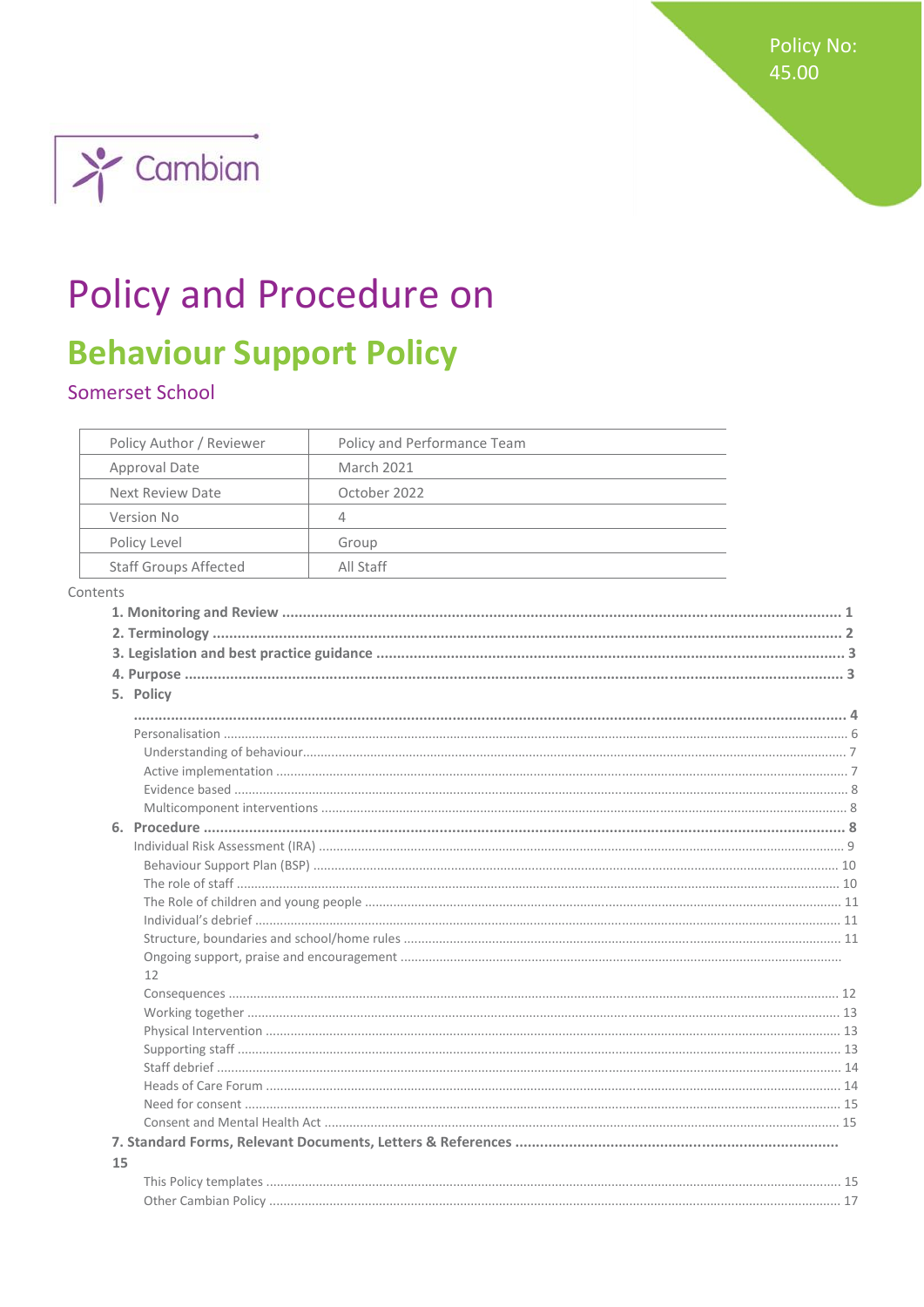

### **1. Monitoring and Review**

- 1.1. The Proprietor will undertake a formal review of this policy for the purpose of monitoring and of the efficiency with which the related duties have been discharged, by no later than one year from the date of approval shown above, or earlier if significant changes to the systems and arrangements take place, or if legislation, regulatory requirements or best practice guidelines so require.
- 1.2. The local content of this document and supporting procedures will be subject to continuous monitoring, refinement and audit by the Head of Service.

Signed:

De flott t

Andrew Sutherland **Representative, Proprietor- Cambian Group**  July 2021

#### **2. Terminology**

2.1. Our aim is to use consistent terminology throughout this policy and all supporting documentation as follows:

| 'Establishment' or 'Location | This is a generic term which means the Children's<br>Home/school/college. Somerset School is a school                                                                                                                                                           |
|------------------------------|-----------------------------------------------------------------------------------------------------------------------------------------------------------------------------------------------------------------------------------------------------------------|
| Individual                   | This means any child or young person under the age of 18 or<br>young adult between the ages of 18 and 25. At Somerset School<br>we have young people attending and/or residing between the<br>ages of 10 - 18.                                                  |
| <b>Service Head</b>          | This is the senior person with overall responsibility for the school.<br>At Somerset School this is the Headteacher who is Louisa Jessep.*<br>dual registered locations need to include Service Head and<br>Registered Manager if they are not the same person. |
| <b>Key Worker</b>            | Members of staff that have special responsibility for Individuals<br>residing at or attending the Establishment.                                                                                                                                                |
| Parent, Carer, Guardian      | means parent or person with Parental Responsibility                                                                                                                                                                                                             |
| <b>Regulatory Authority</b>  | Regulatory Authority is the generic term used in this policy to<br>describe the independent regulatory body responsible for<br>inspecting and regulating services. At Somerset School this is<br>Ofsted                                                         |

#### Version: 4 Approved by: Policy and Performance 4 Approved by: Policy and Performance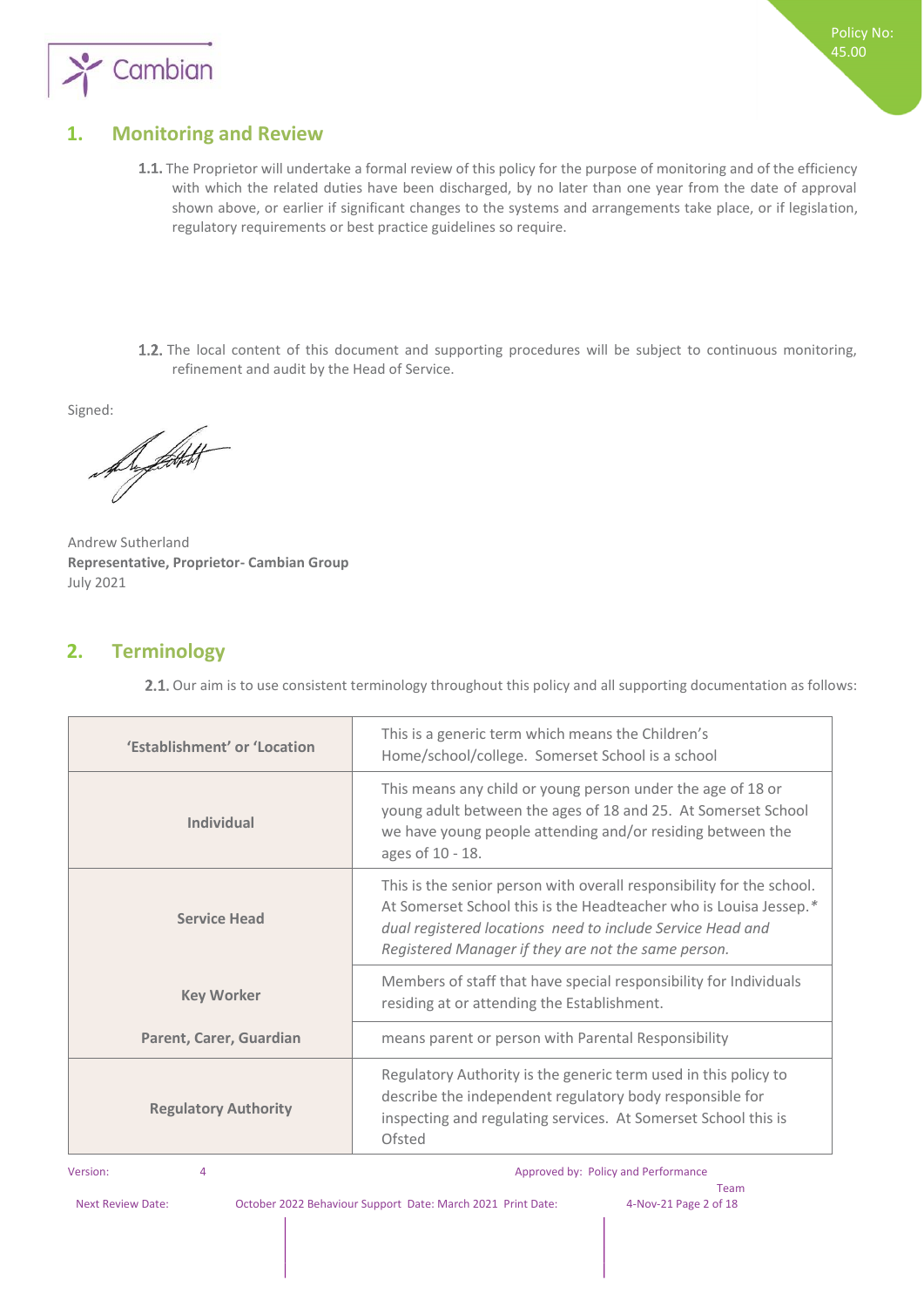

| <b>Social Worker</b>     | This means the worker allocated to the child/family. If there is no<br>allocated worker, the Duty Social Worker or Team Manager is<br>responsible. |
|--------------------------|----------------------------------------------------------------------------------------------------------------------------------------------------|
| <b>Placing Authority</b> | Placing Authority means the local authority/agency responsible<br>for placing the child or commissioning the service                               |
| <b>Staff</b>             | Means full or part-time employees of Cambian, agency workers,<br>bank workers, contract workers and volunteers.                                    |
| <b>CambianKPI</b>        | This is the online in-house information system which holds data<br>for each site on quality measures.                                              |

### **3. Legislation and best practice guidance**

- 3.1. The Education (Independent School standards) Regulations 2014
- **3.2.** Children Act 1989
- 3.3. Human Rights Act 1998
- 3.4. United Nations Convention on the Rights of the Child (Ratified 1991)
- 3.5. Education and Inspections Act 2006
- 3.6. Health and Safety at Work Act 1974
- 3.7. National Minimum Standards (RSS) 2015
- 3.8. Violent Crime Reduction Act 2006
- 3.9. Children's Homes (England) Regulations 2015
- 3.10. Health and Social Care Act 2008, Regulations 2014
- **3.11.** Equality Act 2010
- 3.12. Regulation and Inspection of Social Care (Wales) Act 2016
- 3.13. Care Standards Act 2000
- 3.14. DE&S/DoH Guidance for Restrictive Physical Interventions. How to provide safe services for people with Learning Disabilities and Autistic Spectrum Disorder 2002
- **3.15.** DoH Guidance on Permissible Forms of Control in Children's Residential Care 1993
- 3.16. DfE Use of Reasonable Force. Advice for Head Teachers, staff and governing bodies July 2013
- 3.17. DfE Behaviour and discipline in Schools 2014
- BILD Code of Practice for the use and reduction of restrictive physical interventions (third edition) 2010
- 3.19. Ofsted Below the radar: low-level disruption in the country's classrooms September 2014

| Version:                 |                                                             | Approved by: Policy and Performance |
|--------------------------|-------------------------------------------------------------|-------------------------------------|
|                          |                                                             | Team                                |
| <b>Next Review Date:</b> | October 2022 Behaviour Support Date: March 2021 Print Date: | 4-Nov-21 Page 3 of 18               |
|                          |                                                             |                                     |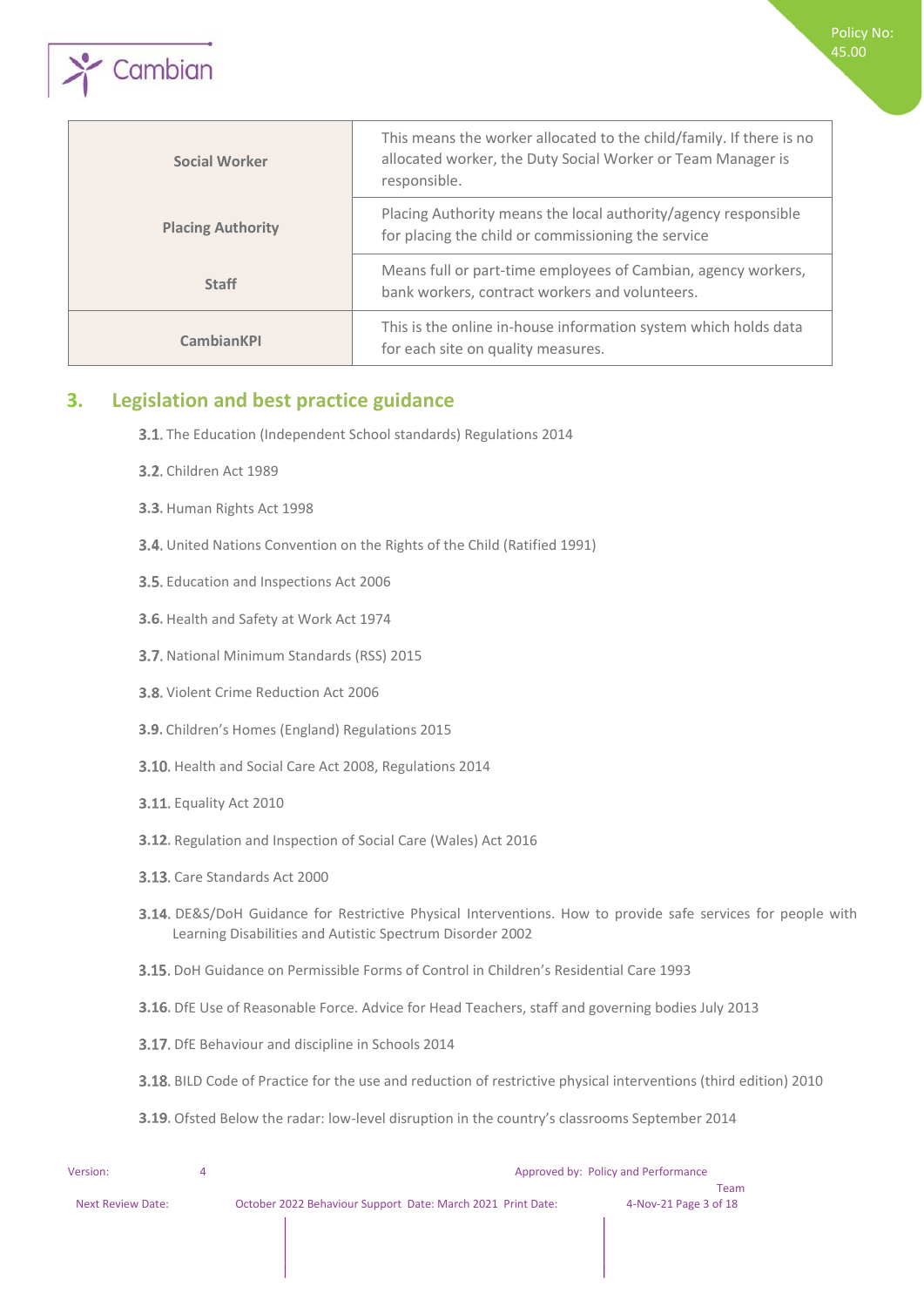

**3.20.** Behaviour and discipline in schools, Advice for Head Teachers and school

Policy No: 45.00

staff February 2014 3.21. Preventing and Tackling Bullying  $-$  Advice for Head

Teachers, staff and Governing Bodies' July 2017 3.22. [https://www.crisisprevention.com/en-](https://www.crisisprevention.com/en-gb/Specialties/MAPA-Management-of-Actual-or-Potential-Aggression)

[gb/Specialties/MAPA-Management-of-Actual-or-Potential-Aggression](https://www.crisisprevention.com/en-gb/Specialties/MAPA-Management-of-Actual-or-Potential-Aggression)

**3.23.** [https://www.cqc.org.uk/sites/default/files/20180705\\_900824\\_briefguide](https://www.cqc.org.uk/sites/default/files/20180705_900824_briefguide-positive_behaviour_support_for_people_with_behaviours_that_challenge_v4.pdf)positive behaviour support for people with behaviours that challenge v4.pdf

#### **4. Purpose**

- 4.1. The implementation of this policy is the responsibility of all staff. The monitoring and review of behaviours is the responsibility of the Head of Service/Registered Manager/Senior Behaviour Lead in collaboration with the site's senior management team.
- 4.2. This policy applies to all staff working in our locations as well as those engaged in off site activities.
- 4.3. The overall aim of the Behaviour Support policy is to reduce restrictive practices and improve the quality of a child's/young person's life and that of the people around them and to ensure that all children and young people within our services who may have some difficulties with social understanding, social communication, flexibility of thinking and/or sensory issues and also other behaviours of concern which for example might be linked to trauma, are safeguarded at all times and that they have the rights and means to live and learn in a safe and inclusive environment regardless of the difficulty they experience.
- 4.4. All staff are expected to promote the social, physical and emotional well-being of all of the children and young people within our services. We aim for every Individual to feel valued and respected, and to be treated fairly.
- 4.5. Effective behaviour support helps children and young people lead a meaningful life and learn new skills without unnecessary restrictions.
- 4.6. With the right approach to behaviour support delivered in a person-centred way, we believe we can reduce the likelihood and impact of behaviour of concern.
- 4.7. To maintain the safety of the individuals, the staff working with them, others and the environment.
- 4.8. To promote the use of effective non-aversive intervention strategies.
- 4.9. To support and encourage best practice and reduce the need for physical intervention to be used.
- 4.10. To ensure all locations comply with all the relevant current legislation and other national standards which govern this area of our work.

#### **5. Policy**

- 5.1. Having autism can sometimes mean enduring a series of traumatic events, starting from a young age. For some, those events may add up to severe and persistent post-traumatic stress disorder (PTSD). Given various difficulties, and the communication challenges children often experience, their PTSD can be particularly difficult to recognize and resolve.
- Version: COTO 4 Approved by: Policy and Performance 5.2. A behaviour might be difficult to understand, especially for children and young people with Autism, or where a child with autism also experienced trauma, but all are critical in the development of the behaviour support strategies. Some of the children and young people may display behaviour of concern as a response to a complex pattern of needs, their learning difficulty or because of associated conditions. Those problems might be compounded by their additional difficulties including mental health, social deprivation or complex medical conditions.

Team<br>4-Nov-21 Page 4 of 18

| UNS. |  |
|------|--|
|      |  |

Next Review Date: October 2022 Behaviour Support Date: March 2021 Print Date: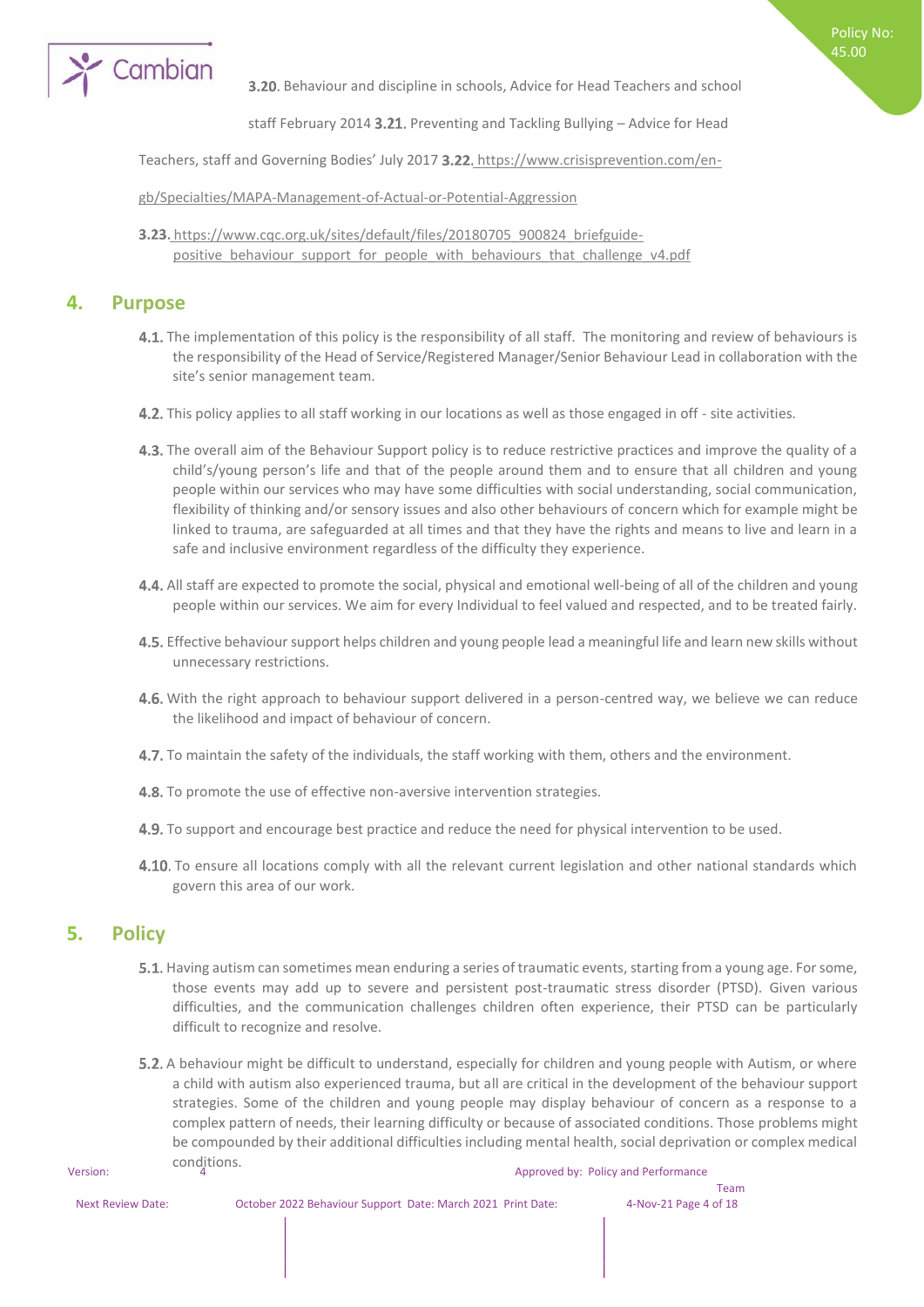

5.3. A child or young person may present some specific and at times additional behaviours which may be a result of trauma. Trauma occurs when a child experiences an intense event that threatens or causes harm to his or her

emotional and physical well-being. Some events are more likely to be traumatic than others and children can have very different responses to the same event. When a child/young person experiences trauma, it can affect their daily lives and their ability to get along with others.

- 5.4. Abuse, sexual assault, violence, natural disasters and wartime combat are all common causes of PTSD in the general population. Among children with autism, though, less extreme experiences e.g. fire alarms, the loss of a family pet, having to live without the family e.g. in a residential home / residential school, daily expectations including having to follow an education program/timetable or even a stranger's offhand comment can also be destabilizing. Children and young people with autism can also be traumatized by others' behaviour toward them.
- 5.5. All staff working with our children and young people must always be willing to look past disability if they are to provide a truly holistic approach to behaviour support. However staff having the understanding of a particular diagnosis, may help them consider critical areas when identifying the appropriate behaviour support strategies, ideally with the child/young person - where this is possible.
- 5.6. Owing to their complex needs, children and young people sometimes behave in ways that others can find challenging or don't fully understand. On some occasions, this behaviour may be dangerous and potentially resulting in harm to the person displaying the behaviour, peers, staff or the public. On other occasions the behaviour may constitute partial or even complete withdrawal, ongoing sadness and lack of engagement in education or other activities within the home or outside the provision.
- 5.7. This policy provides guidance for staff to be able to effectively support a child/young person when they are displaying behaviour of a concern, including:
	- Anxiety, fear or panic attacks
	- Too much or too little sleep
	- Loss of appetite or overeating
	- Unexplained irritability or anger
	- Difficulty focusing on projects and school/college work
	- difficulty maintaining conversation
	- Difficulty generating ideas or solving problems
	- showing obsessive or pervasive worry
	- Denial and confusion
	- **Sadness**
	- Poor concentration
	- Survival instinct lie, steal, seek shelter, food
	- Physical or verbal aggression
	- Self-injury
	- Property destruction

Version: 4 Approved by: Policy and Performance

Next Review Date: October 2022 Behaviour Support Date: March 2021 Print Date: 4-Nov-21 Page 5 of 18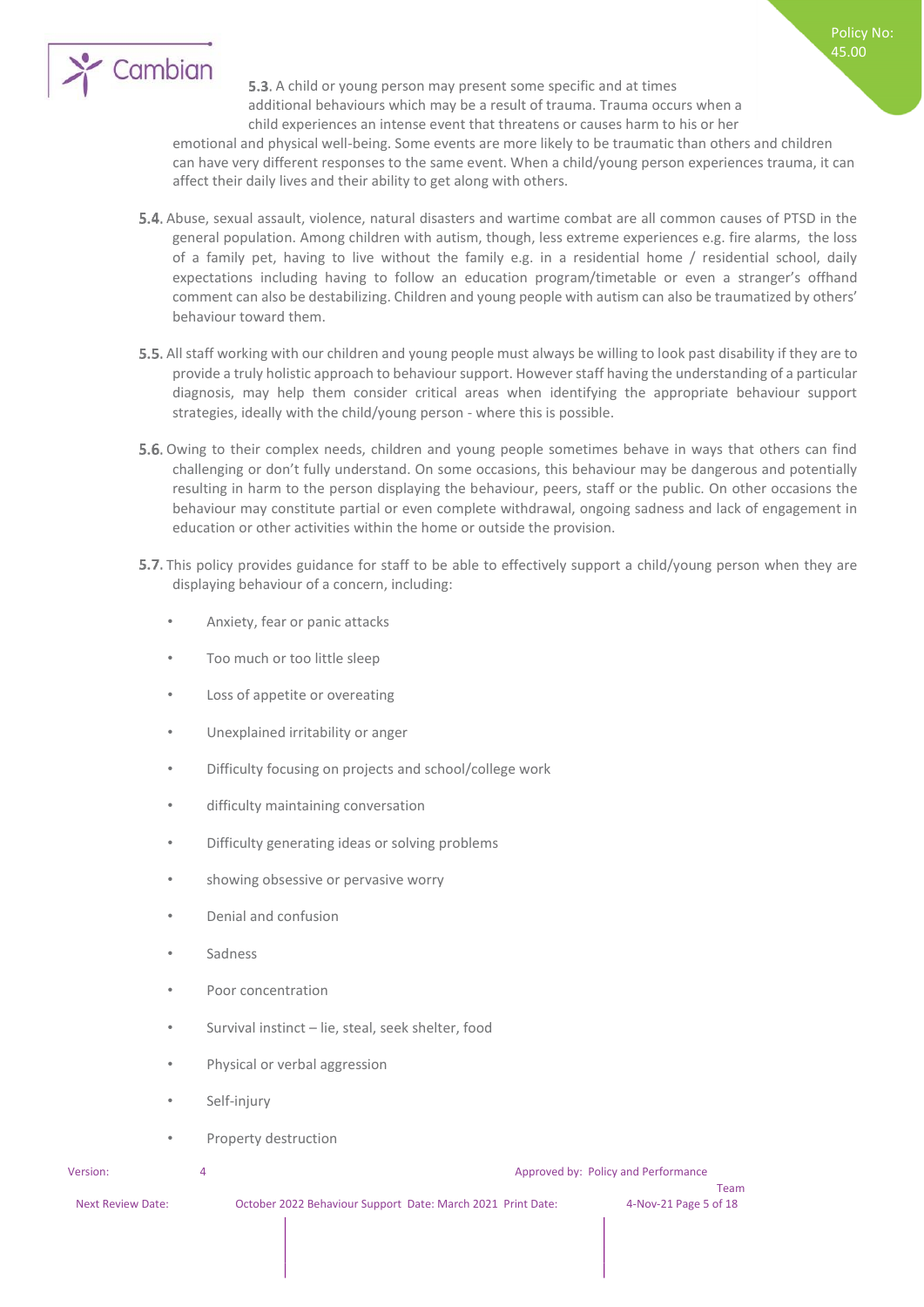

- Disinhibited and impulsive behaviour
- Hyper sexuality
- Difficulty developing healthy relationships Impulsivity
- 5.8. This list is not exhaustive and there might be other behaviour(s) which is equally critical but not listed above. When forming an assessment, consideration needs to be given to the baseline assessment of behaviour and also to the shared knowledge and understanding of each child/young person, including changes to regular, known behaviour.

Policy No: 45.00

- **5.9.** Our approach to behaviour support within Cambian is based upon the overriding principle that all behaviour is a form of communication. Improving communication may be helpful in reducing or at times even stopping behaviour of concern. However, there are also other factors in the overall development of a child/young person which are equally critical, and which may directly contribute to the reduction of behaviour of concern.
- 5.10. Therefore, as an organization we aim to:
	- Value each other and develop mutual respect,
	- Provide tidy, uncluttered and clean environments,
	- Develop and maintain an environment where children and young people feel safe and secure and which supports everyday learning,
	- Maintain an environment where children and young people feel there is unconditional acceptance of them for who they are and also one, where they feel being actively listened to,
	- Create an environment with plenty of optimism and appropriate level of tolerance, but also high expectations,
	- Provide relentless focus and commitment to positive relationship building regardless of the time involved and number of attempts already made,
	- Create an environment where all children and young people understand the need for effective communication, including being able to say 'no' when they need to, helping development and maintenance of positive relationships between children/young people and adults,
	- Maintain an environment where children and young people can learn about themselves and their rights,
	- Facilitate decision making processes so each child and young person can learn about risks involved and benefits of their decision,
	- Create a moral foundation for children and young people where skills of self-control and self-discipline are developed and they are able to take responsibility for their actions and learn how to look after themselves in the future,
	- Equip children and young people with skills for life so they can make informed decision and understand the natural consequences,
	- Ensure Leadership Teams will focus on continuous improvement having children's/young people's needs at heart of all they do,
	- Ensure there are opportunities for parents and carers to play an active part in their child's/young person life.
- 5.11. In order to help improve the quality of each child/young person life and the quality of life for those around them Cambian recognises the **5 signs of Positive Behaviour Support** (PBS) identified by BILD®:

#### **Personalisation**

5.12. Behaviour support will be individualised i.e. based on a comprehensive multi-disciplinary assessment of the abilities and needs of the individual in our care. The management of children's / young people's behaviour will always require personalised approaches. These will help to:

Version: 4 Approved by: Policy and Performance

Next Review Date: October 2022 Behaviour Support Date: March 2021 Print Date: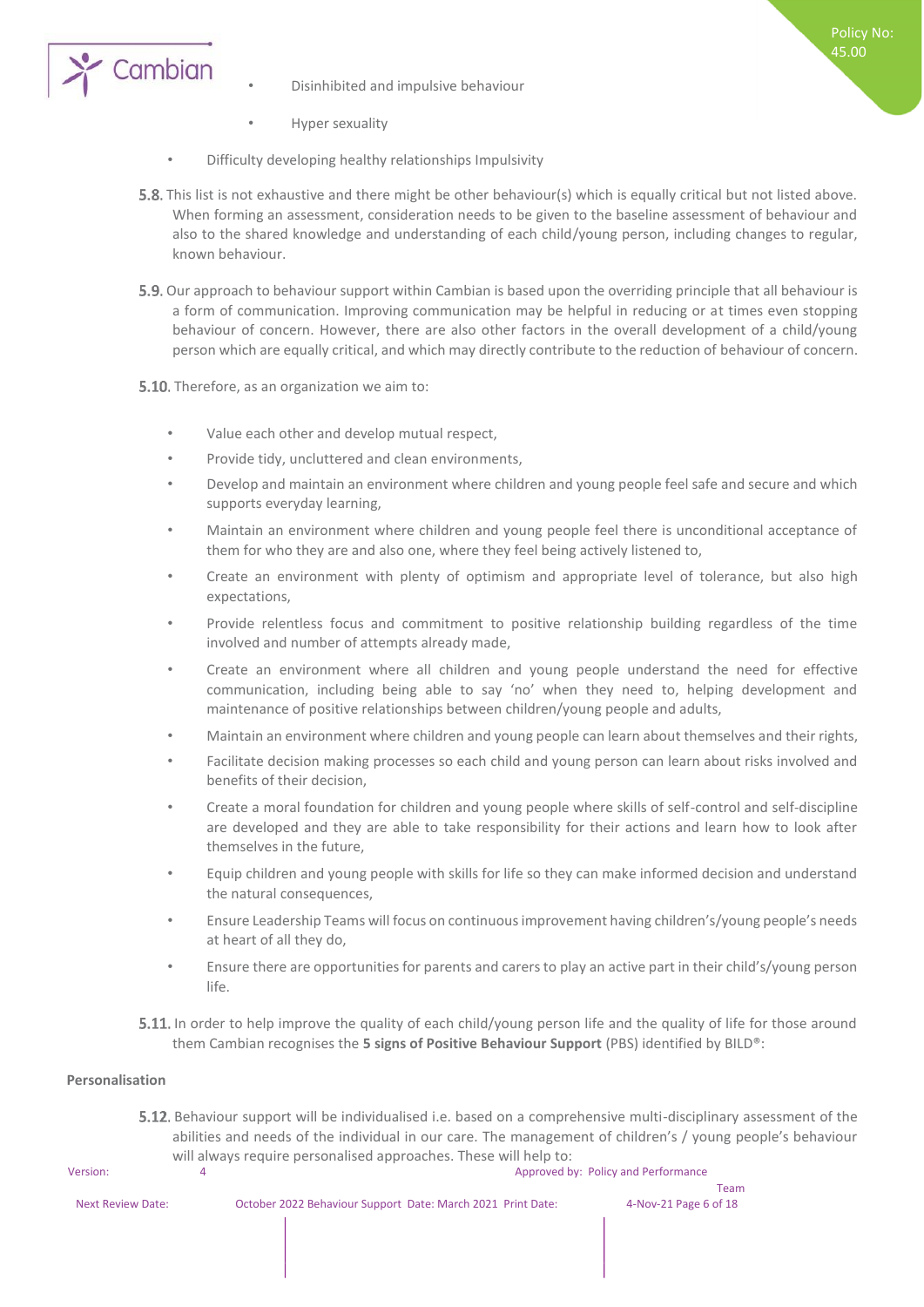

- Reduce anxiety
- Enhance motivation, confidence and self esteem
- Improve concentration and reduce distractions
- Facilitate independence
- 5.13. As far as it is practically possible children and young people should be involved in determining their support, education and care needs alongside other people in their lives. They should be able to participate in the decision-making processes and where possible this should include taking part in the planning and reviews of their behaviour support plans.

#### **Understanding of behaviour**

- 5.14. Multi-Disciplinary Team assessments are used to develop our understanding of the function of any presenting challenging behaviour. Individual Risk Assessments (IRA) and Behaviour Support Plans (BSP) are developed in conjunction with relevant key people around the child/young person including: care and support staff, education staff, managers, clinicians. From there a detailed and robust strategic document is developed, which will support staff to have a deep understanding of the needs of the individual. Strategies are discussed with the staff who have a good knowledge of each child/young person.
- **5.15.** A clear approach to managing and supporting children and young people with behaviour of concern is embedded in all our services. This may include an assessment and intervention framework (such as functional analysis) that sees behaviour as having meaning, which is multi-faceted and supports the positive change through the understanding of behaviour.

#### **Active implementation**

5.16. All children and young people in all Cambian locations have Individual Risk Assessment and Behaviour Support Plan.

5.17. It is the responsibility of the Head of Service/Registered Manager to ensure that:

- All children and young people have a current and up to date Behaviour Support Plan, with behaviours of concern being risk assessed in the Individual Risk Assessment,
- The Behaviour Support Plan is reviewed every 3 months as a minimum and also following incidents, where known behaviour support strategies didn't fully work or where new behaviour occurred which requires specific approaches to be used,
- Where appropriate the child/young person has read and understands their Behaviour Support Plan and is encouraged to participate and contribute to the planning process,
- The Behaviour support Plan is shared with parents/guardians, relevant authorities.

**5.18.** A Behaviour Support Plan includes information about:

- How the environment needs to be managed to support the child/young person,
- The skills the person needs to be taught to enable them to behave in a more positive way,
- Strategies for managing inappropriate behaviour when it occurs including proactive, active and reactive phases,
- Any rewards to be used and any actions which should not be carried out during a particular phase,
- Areas to be considered and relevant strategies to be used in order to prevent potential relapse of the behaviour.
- address the function of the presenting behaviour and would only include physical intervention as a last resort.<br>Version: Policy and Performance **5.19.** Each Behaviour Support Plan also outlines individualised reactive strategies that effectively support the individual when their behaviour is challenging. It is expected that most of the reactive strategies would

Next Review Date: October 2022 Behaviour Support Date: March 2021 Print Date: 4-Nov-21 Page 7 of 18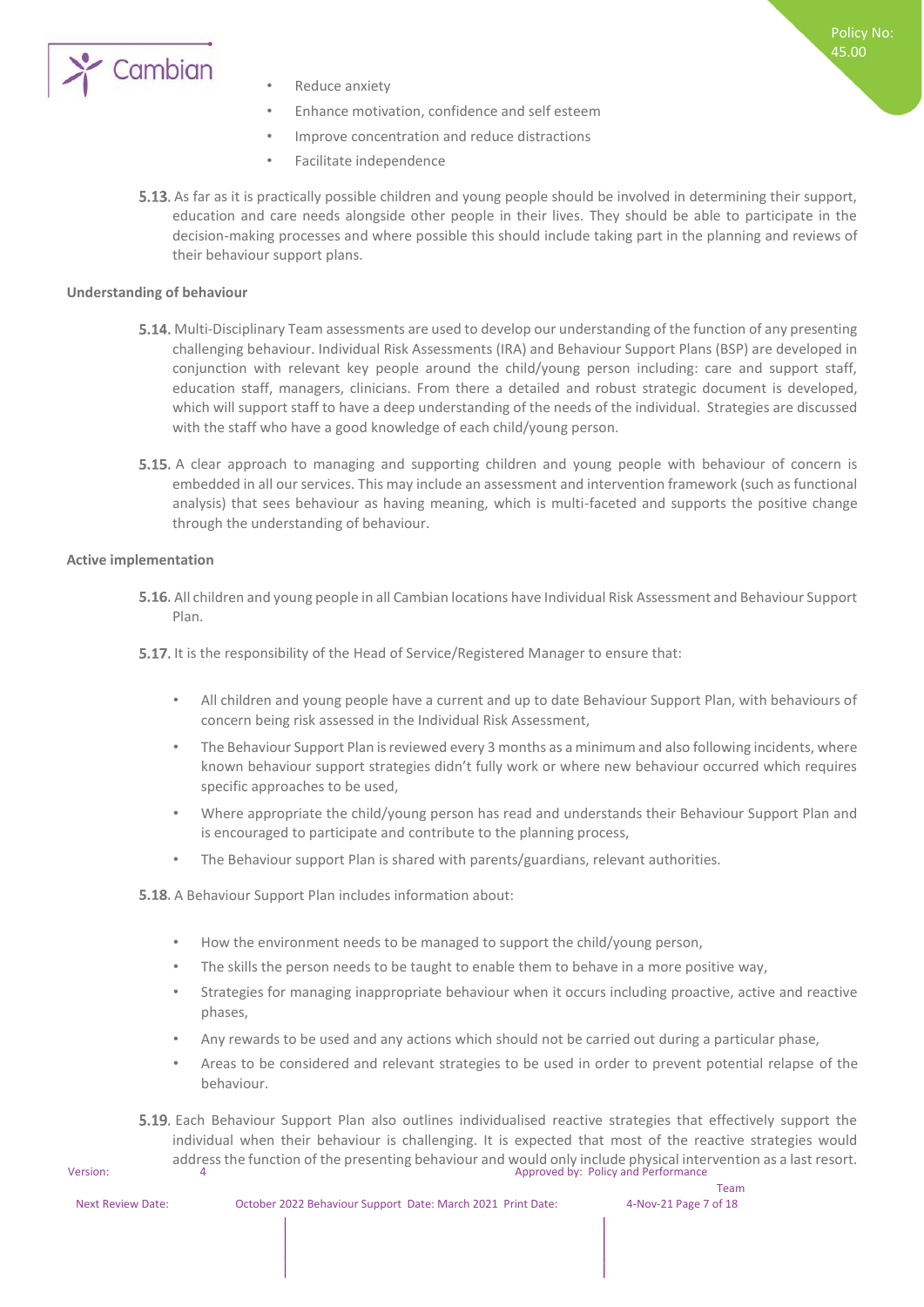

**5.20.** Behaviour Support will be reviewed and revised, structured and objective monitoring of the child/young person's progress in replacing unwanted behaviours with more positive alternatives, and improving quality of life.

Policy No: 45.00

- **5.21.** A culture of collaborative practice must exist to ensure that we adopt a true multi-disciplinary approach.
- **5.22.** Regular training relating to methods of behaviour support and the writing and monitoring of individual Behaviour Support Plans is provided for staff, both as whole service training and relating to individual young

people. The promotion of appropriate behaviour support strategies and also about individuals are discussed regularly in the appropriate team meetings and at senior leadership meetings.

5.23. Active and meaningful debriefs must also form part of each home's/school's/college's culture in order to ensure that we can clearly identify learning points from any difficult situation and use these to inform future practice. Those, whether Individual or group debriefs must be linked with and revisited during individual staff supervisions and reflections recorded in supervision minutes.

#### **Evidence based**

- **5.24.** Behaviour Support Plans once implemented, require on-going monitoring and recording in order to ascertain the effectiveness of the programme. They are active and dynamic documents which need regular updating in order to ensure that strategies employed are current and effective.
- **5.25.** Schools/Colleges/Homes employ various methods to record on-going data relating to incidents/physical intervention etc. This data is analysed on a regular basis by the appropriate teams within each setting to evaluate the effectiveness of specific strategies.
- 5.26. Data relating to incidents/physical intervention is submitted and analysed across the organisation by means of weekly submissions to CambianKPI.

#### **Multicomponent interventions**

- Behaviour support will be implemented at different levels and in different ways depending on the child/young person needs. Behaviour Support will be positive, i.e. focused on teaching and encouraging the person to develop and use more adaptive ways of responding to difficult situations.
- 5.28. Behaviour Support will focus on proactive, active and reactive strategies should only be used to bring about effective control and to maintain a safe environment during situations by utilising approved and agreed techniques. The notion of addressing situations at an early stage to prevent the escalation and avoid unnecessary injury, harm or damage, is fundamental.
- **5.29.** The focus will be placed on development of proactive strategies to prevent or reduce the triggers and events that evoke or maintain the behaviours of concern. Interventions would be designed to support personal development and the learning and maintaining of new skills.
- **5.30.** Coping strategies will be prioritised and there would be evidence that the environment had been altered to ensure it was the best possible fit for the child/young person.
- **5.31.** There will also be some reactive strategies to help people keep safe when needed. Support would be based on assessed need and may use a range of evidence-based therapies provided by therapy teams where required. Cambian provide the opportunity for people to engage in meaningful and purposeful activity that motivates them. In an educational setting, this is focussed on providing a curriculum that takes account of the ways in which the individual learns best and is appropriately differentiated in order to enable engagement in learning.

| Version:          |                                                             | Approved by: Policy and Performance |
|-------------------|-------------------------------------------------------------|-------------------------------------|
|                   |                                                             | Team                                |
| Next Review Date: | October 2022 Behaviour Support Date: March 2021 Print Date: | 4-Nov-21 Page 8 of 18               |
|                   |                                                             |                                     |
|                   |                                                             |                                     |
|                   |                                                             |                                     |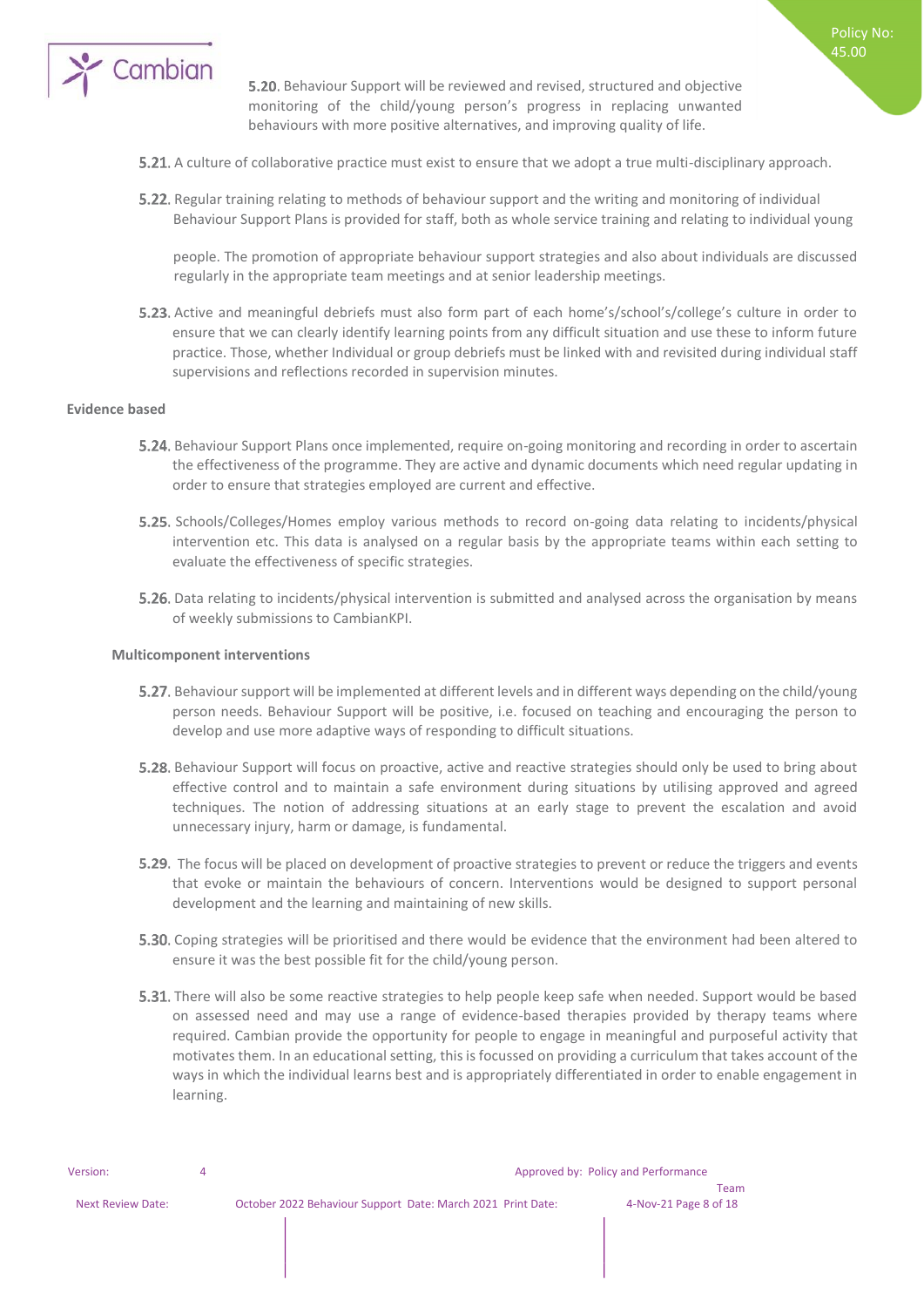

#### **6. Procedure**

#### **Risk Assessment and Management process – Education**

Please read this section in conjunction with the **Risk Assessment and Management process map for Education,**  which provides an overview of the risk assessment and management process from the point of referral assessment to the point of transition onto the next phase of children's/young people's life within or outside Cambian.

Policy No: 45.00

- 6.2. As a part of this process each site will have the following set of documents for each child/young person, which will identify key information in relation to the effective support of behaviour and management of known risks from pre-admission and throughout their placement.
	- Referral Assessment Placement (RAP)
	- Impact Assessment (IA)
	- Individual Risk Assessment (IRA) IRA must be reviewed (as a minimum) every three months or as appropriate based on observed behaviour that either improves or deteriorates. If at any time a behaviour or risk of behaviour puts the individual into the 'High Priority Group' (HPG) then the reviews will be more frequent and according to need as required. Any behaviour resulting in a high level intervention will automatically be followed by a review of the Individual Risk Assessment document.
	- Behaviour Support Plan (BSP)
	- Placement Plan (Care Plan) Children/Adults
	- Risk Reduction Plan (RRP)
	- Placement Support Plan (PSP) this is one aspect of a continuum of support to those at risk of their placement breaking down. It is used where the behaviour of young people is such that on-going concerns with regards to the safety of others and/or staff are raised or the ability of the service to meet the young person's needs is in question.
- 6.3. Managers must ensure that every individual has all the appropriate and relevant documents completed at the appropriate stages in a young person's placement, informed by the relevant information including EHCP, LA Placement Plans and Health Plans. Those documents must be:
	- Developed (where appropriate involving Individual and their family) and implemented during the assessment period,
	- Subject to the agreed systems for monitoring of behaviour concerns,
	- Subject to data processing and analysis to review trends Individual Risk Assessment.

#### **Individual Risk Assessment (IRA)**

- 6.1. In the context of managing behaviour, an Individual Risk Assessment will be used to identify what level of risk the individual may present on site and in the community. A Behaviour Support Plan will identify the relevant type(s) of proactive, active and reactive interventions or support that will be needed in different situations in order to ensure that an individual's behaviour will not threaten safety.
- 6.2. It is crucial that any potential need to employ physical or restrictive intervention is acknowledged in the Behaviour Support Plan, so that an appropriate intervention can be properly planned. If an Individual's behaviour indicates that there is a strong likelihood that it will become necessary to use some form of physical or restrictive intervention, then the Behaviour Support Plan and an Individual Risk Assessment needs to reflect this.
- 6.3. The Individual Risk Assessment will also be used as a process to identify what actions will need to be taken to allow/enable an individual access to activities. In some circumstances it may be necessary to avoid a particular activity because of the level of risk posed to the individual or others. However, staff will need to be mindful

| Version:                 | Approved by: Policy and Performance                         |                       |  |  |
|--------------------------|-------------------------------------------------------------|-----------------------|--|--|
|                          |                                                             | Team                  |  |  |
| <b>Next Review Date:</b> | October 2022 Behaviour Support Date: March 2021 Print Date: | 4-Nov-21 Page 9 of 18 |  |  |
|                          |                                                             |                       |  |  |
|                          |                                                             |                       |  |  |
|                          |                                                             |                       |  |  |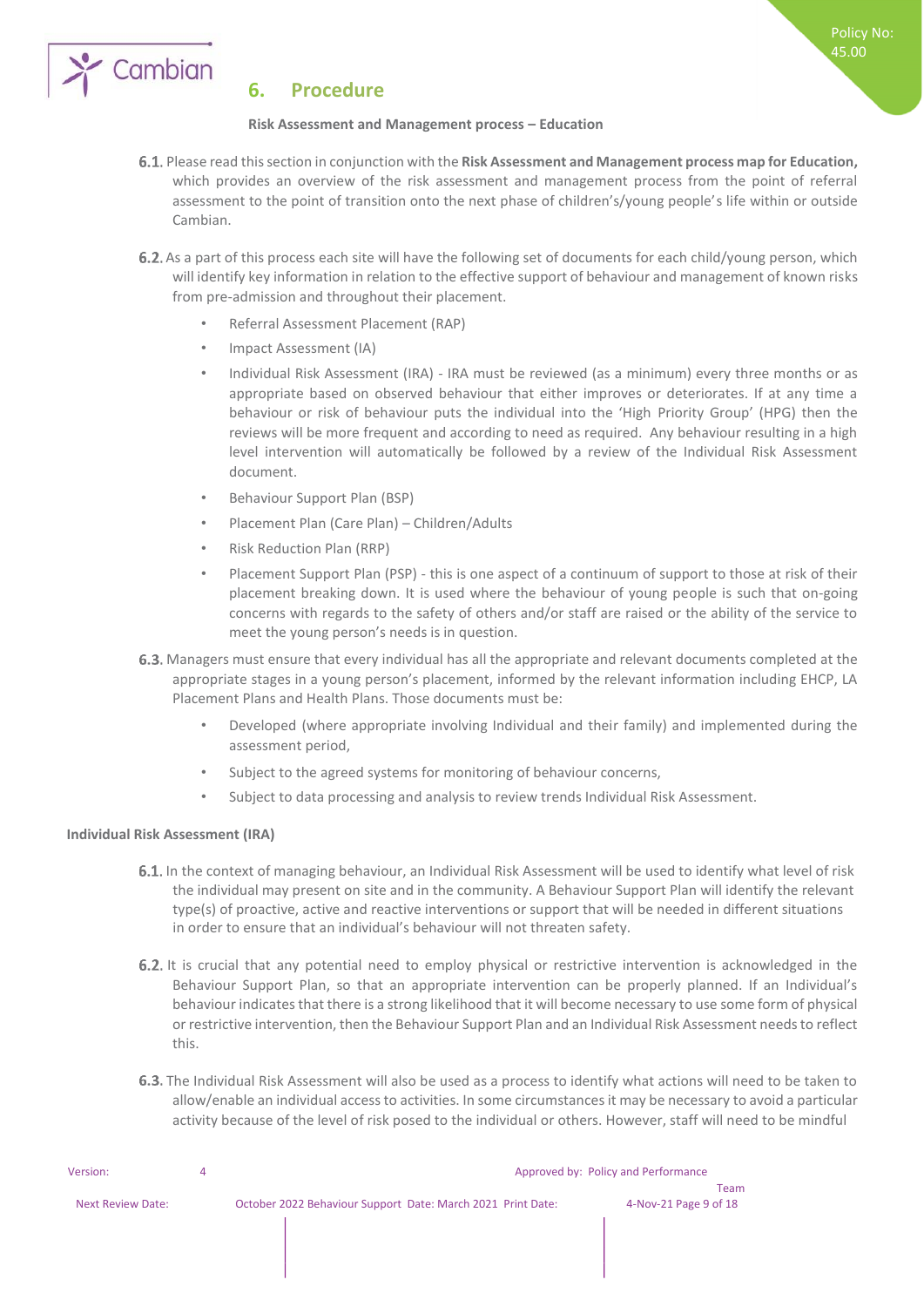

of the potential for discrimination against an individual if their access to an activity is being restricted unnecessarily.

6.4. In drawing up plans for the use of physical or restrictive intervention, close liaison will be maintained between the multi-disciplinary teams involved with the individual in our care. Formal methods of sharing successful approaches and interventions should be adopted in order to ensure consistency and to maximise effectiveness.

#### **Behaviour Support Plan (BSP)**

- 6.5. Behaviour Support Plans should identify the particular setting conditions both within and outside the immediate environment that increase the likelihood of behaviour of concern. These might include factors that increase the individual's general level of anxiety or stress and so affect their tolerance and ability to cope with the demands being made on them. The BSP should include details of observable signs in the individual's behaviour or demeanour that suggest increased levels of stress, agitation or anxiety as well as key triggers that are known to provoke behaviour of concern under certain setting conditions.
- Each Behaviour Support Plan should include clear criteria for when a particular intervention will be considered to be appropriate for that individual. Steps should be taken to ensure that all staff who may have to use these techniques are clear about what exactly is permissible, and under what circumstances. Clear distinctions should be made between the options that have been identified as appropriate, and their use under different circumstances.
- 6.7. Behaviour Support Plans will include details of the wider range of proactive strategies to be employed in an attempt to avoid the need for physical or restrictive intervention. This will include longer-term planning to address the root causes behind the behaviour, as well as de-escalation and diversion techniques to be employed when behaviour begins to deteriorate beyond normal expectations.
- 6.8. Responses to behaviour of concern should take into account the individuality of the individual in our care. In identifying appropriate interventions for an individual, a comprehensive assessment of that individual's needs should be carried out, using a multi-disciplinary approach. Where the child/young person experienced trauma, approaches to behaviour support strategies must be trauma informed, so the appropriate and effective staff responses can be given.
- 6.9. When planning the use of restrictive or physical intervention, it is important to ensure that the particular intervention is not contra-indicated because of personal characteristics or health/medical factors.
- 6.10. There will be times when staff will need to intervene physically to keep children and young people safe or to keep themselves and/or others safe. However, just because restraint is permissible, it does not mean that it is the best and/or only way to manage a concern or situation. Staff should always consider the balance of risk associated with carrying out any intervention, i.e. the balance between the risks of carrying out the intervention against the risk of not carrying out that intervention.
- 6.11. Physical interventions should only be used in conjunction with other strategies designed to help the individual learn alternative non-challenging behaviours and always as a last resort. As well as identifying responses to behaviour of concern, any individual plans should include details of environment changes, teaching opportunities and the provision of particular resources or activities that will enable the individual to learn to meet their own needs through more appropriate behaviour.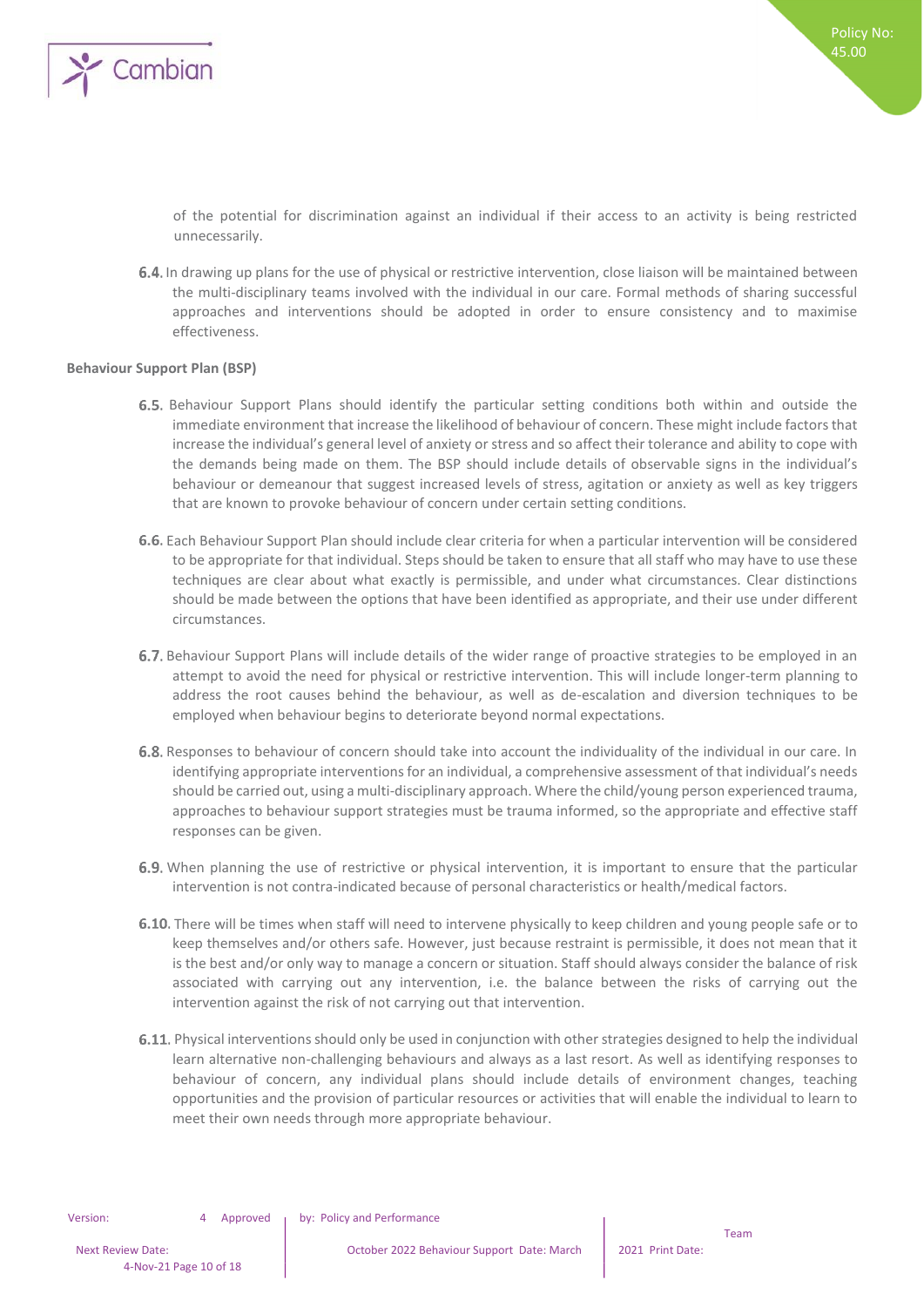

#### **The role of staff**

- Staff have a responsibility to ensure that incidents involving behaviour of concern are reported immediately, discussed, recorded and actions taken.
- 6.2. The team/person named as responsible for coordination of the school/home behaviour support has a responsibility for ensuring that each Incident sheet is analysed and that the young person and staff involved have been offered a debrief. They must also ensure that every staff member debrief was further discussed by

their line manager in the next available staff supervision session including reflection/feedback on how the incident was managed.

- 6.3. Any changes proposed to current Behaviour Support Plan(s) and Individual Risk Assessment(s) must be shared with all staff to ensure revised strategies are applies consistently and without a delay.
- 6.4. The Head of Service/Registered Manager has a responsibility to ensure all actions identified by the team/person named as responsible for coordination of the school/home behaviour support have been carried out in a timely manner.

#### **The Role of children and young people**

- 6.5. Where possible all children/young people are encouraged and expected to take responsibility for their own behaviour and will be made fully aware of this Behaviour Support policy and their Behaviour Support Plan.
- **6.6.** Where possible all children/young people are supported to understand what happened and how they can modify their responses in difficult situations.

#### **Individual's debrief**

- 6.7. Following an incident involving behaviour of concern the child/young person should be given the opportunity to talk through and reflect on the circumstances in which the child/young person found themselves. The purpose of this debrief is to explore with the child/young person the responsibility for what has happened and to identify alternative strategies for the child/young person to avoid similar situations occurring in future.
- 6.8. It is necessary to exercise judgement in the timing of this meeting balancing the need to allow sufficient time for the child/young person to calm down fully without allowing too much time to pass so that the meeting loses its immediacy and impact. It is also important to think about who should conduct this meeting. Ideally it should not be the person directly involved in the incident. It would be preferable if the meeting could be conducted by a person who has a good relationship with the child/young person and who is seen as credible, fair and authoritative.
- 6.9. The purpose of the meeting is to promote change and to help the child/young person to develop improved self-control. It is important that it is conducted in a calm and supportive way which the child/young person experiences as helpful and positive.
- 6.10. If it is necessary to impose any sanctions on the child/young person or there are any other negative outcomes (from the child/young person's perspective) they should be informed of these things after and separate from the debriefing meeting.

Team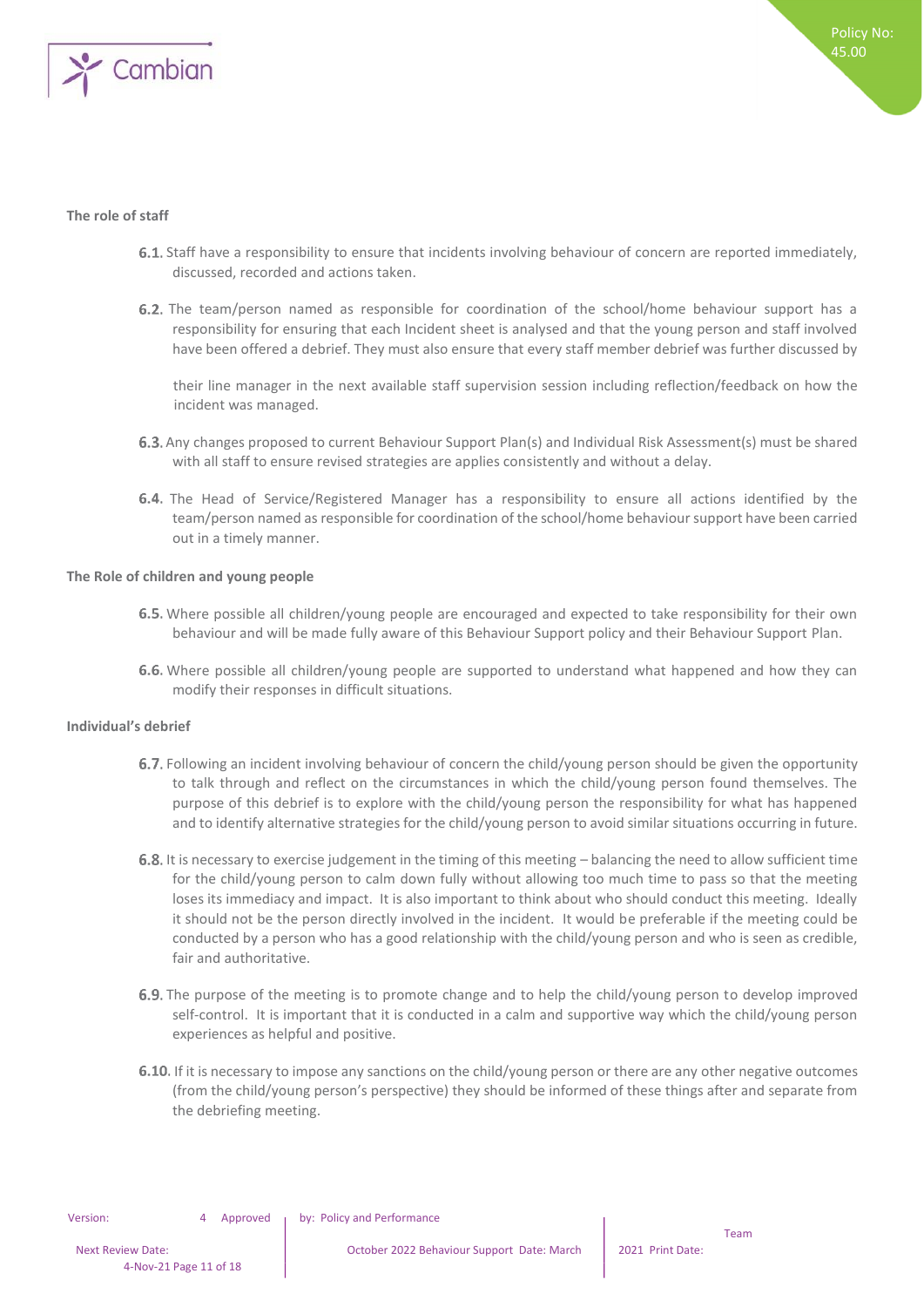

- 6.11. In some cases a member of the therapy team might need to be involved and support depending on capacity. They may be able to help with the selection of questions, or with specific arrangements around the communication with the child/young person.
- 6.12. Sites may use different specifically designed debrief documents which will be carefully selected for each child/young person. Examples of Facilitated Decision Making (FDM) and Evaluation Support Procedure level 1-4 are in **45.1 – Individual Debrief resources.**

#### **Structure, boundaries and school/home rules**

- 6.13. All locations will ensure that all Individuals are cared for and/or educated in an environment which provides positive and appropriate structure, boundaries and rules. These help to provide the framework for developing a moral foundation where skills of self-control and self-discipline are developed and children and young people are able to take responsibility for their actions.
- 6.14. All locations will provide clear information on any rules that apply in that setting and where appropriate individuals will sign agreements or contracts that they understand them and what any consequences would

be for breaking those rules. Where individuals do not have capacity to agree to such rules **0.13 Mental Capacity and Consent** policy will apply and any decisions will be made with the individual's best interest.

#### **Ongoing support, praise and encouragement**

- 6.15. Helping the child/young person learn about, and where appropriate replace concerning patterns of a behaviour with a more appropriate pattern is a key objective of effective behaviour support, but it may not work for everyone immediately. Rewards motivate and help children and young people to see that good behaviour is important and also valued. At Cambian we seek to reward all children and young people for their efforts, commitment, good behaviour, achievements and hard work in a variety of ways.
- 6.16. Praise and encouragement develops children and young people's confidence and self-esteem and can be used as a motivator to encourage positive behaviour. For those who require further encouragement, the promise of rewarding experiences as a consequence of appropriate behaviour provides an added motivator. Therefore where appropriate, token and reward systems can be extremely effective motivators in the development of positive behaviour.
- 6.17. Where the child/young person has experienced trauma, education about trauma reactions will be provided and a hope for full recovery given. This may be led by the member of the senior management team or therapy team member – depending on the type of provision offered.
- 6.18. Conveying information about common reactions to trauma can often be helpful, not only to the child/young person, but also to the people around them, including staff, parents, teachers, non-teaching staff and community member involved in child's/young person's life. Knowing what to expect and what reactions are most common can relieve adults' worries that the child/young person will not recover or will be damaged forever.

#### **Consequences**

6.19. Children and young people rarely respond positively to being addressed by an adult raising their voice and will either become extremely distressed or over-stimulated, exacerbating any inappropriate behaviour. Other children and young people observing such behaviour may also become distressed or over-stimulated, causing incidents to escalate. Therefore, where a reprimand is felt to be necessary and effective, it should be delivered calmly and quietly, avoiding unnecessary distress/stimulation.

Team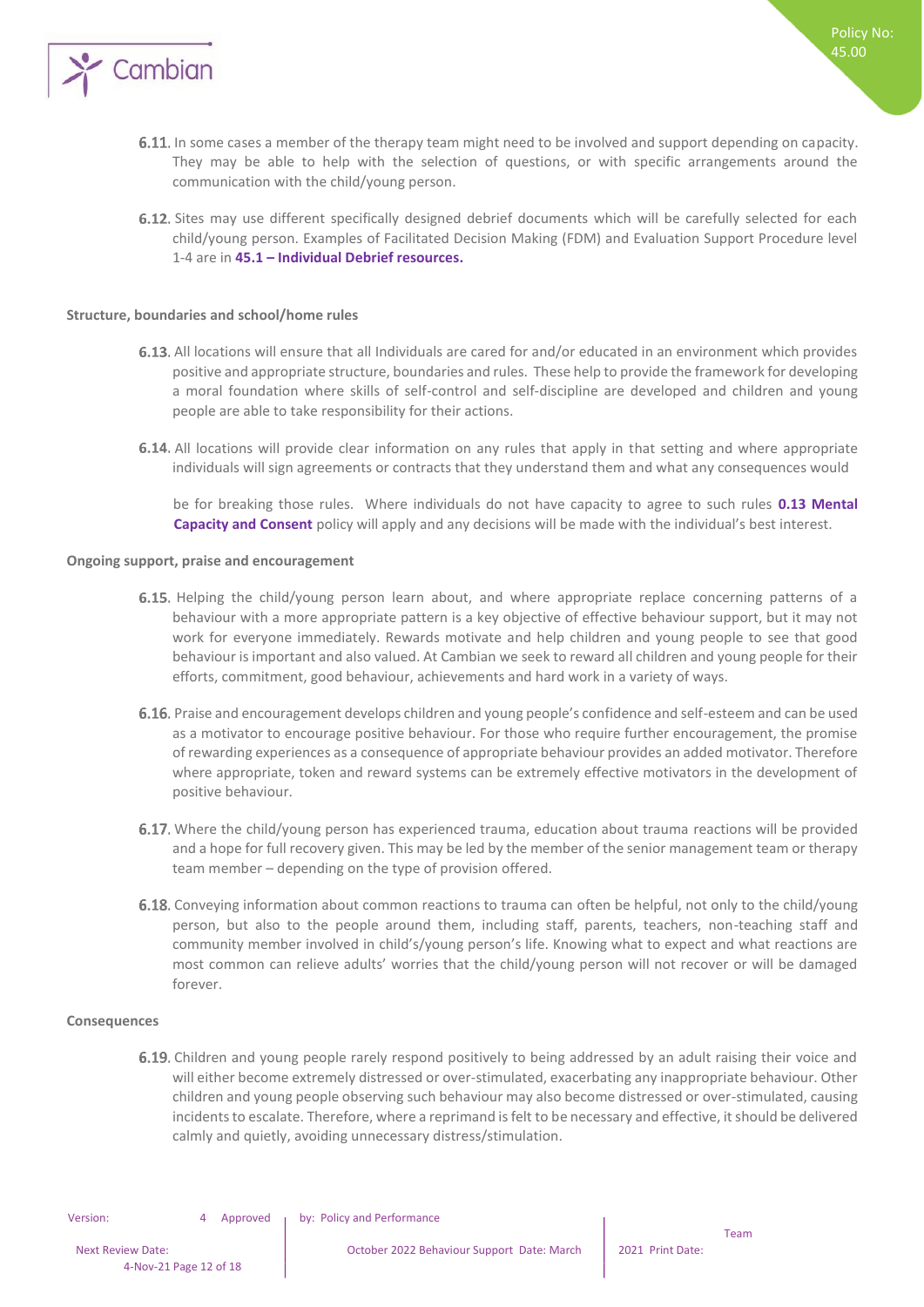

- 6.20. As well as rewarding positive behaviour, there is a need for consequences to register the disapproval of unacceptable behaviour. The use of consequences should be characterised by certain features, such as:
	- It must be clear why the consequence is being applied,
	- It must be made clear what changes in behaviour are required to prevent similar situation,
	- There should be a clear distinction between minor and major incidents,
	- The focus should be on the behaviour, not the child/young person.

#### **Working together**

- 6.21. All services will ensure that there is an ongoing dialog (where appropriate and advisable) with families, carers and other professionals involved.
- 6.22. All services must liaise closely with those responsible for the child's/young person's care to effectively support children and young people across a range of contexts. The services will share observations and feedback but also seek support in the development of practice which is of benefit to the child/young person life.
- 6.23. Other agencies and professionals will be engaged when considered necessary and in the best interests of the child/young person by both their parents/carers/LA and the service.

#### **Physical Intervention**

- **6.24.** This section should be read in conjunction with **46. Physical Intervention (PI)** policy and procedure.
- 6.25. The purpose of physical intervention is to take immediate control of a dangerous situation, in order to end or significantly reduce the risk of harm to the person and others around them. Physical intervention involves some form of physical contact and application of force to guide, restrict or prevent movement. This can include touching, guiding or escorting all the way up to holding, chemical or mechanical restraint and seclusion.
- 6.26. Cambian services use either of the following BILD accredited Physical Intervention methods:
	- CPI Management of Actual of Potential Aggression (MAPA),
	- PILLARS,
	- Management of Violence and Aggression (MVA).

Somerset School use the CPI Management of Actual of Potential Aggression (MAPA) physical intervention method.

6.27. This policy, procedure, supporting documentation and training are provided for staff to give clear instruction and guidance.

#### **Supporting staff**

6.28. We understand that working with children and young people with complex needs in developing effective behavioural support requires commitment, specific skill and dedication. In order for the management of behaviour to be as effective as it could be, it is necessary for the staff involved to be provided with a learning

Version: 4 Approved by: Policy and Performance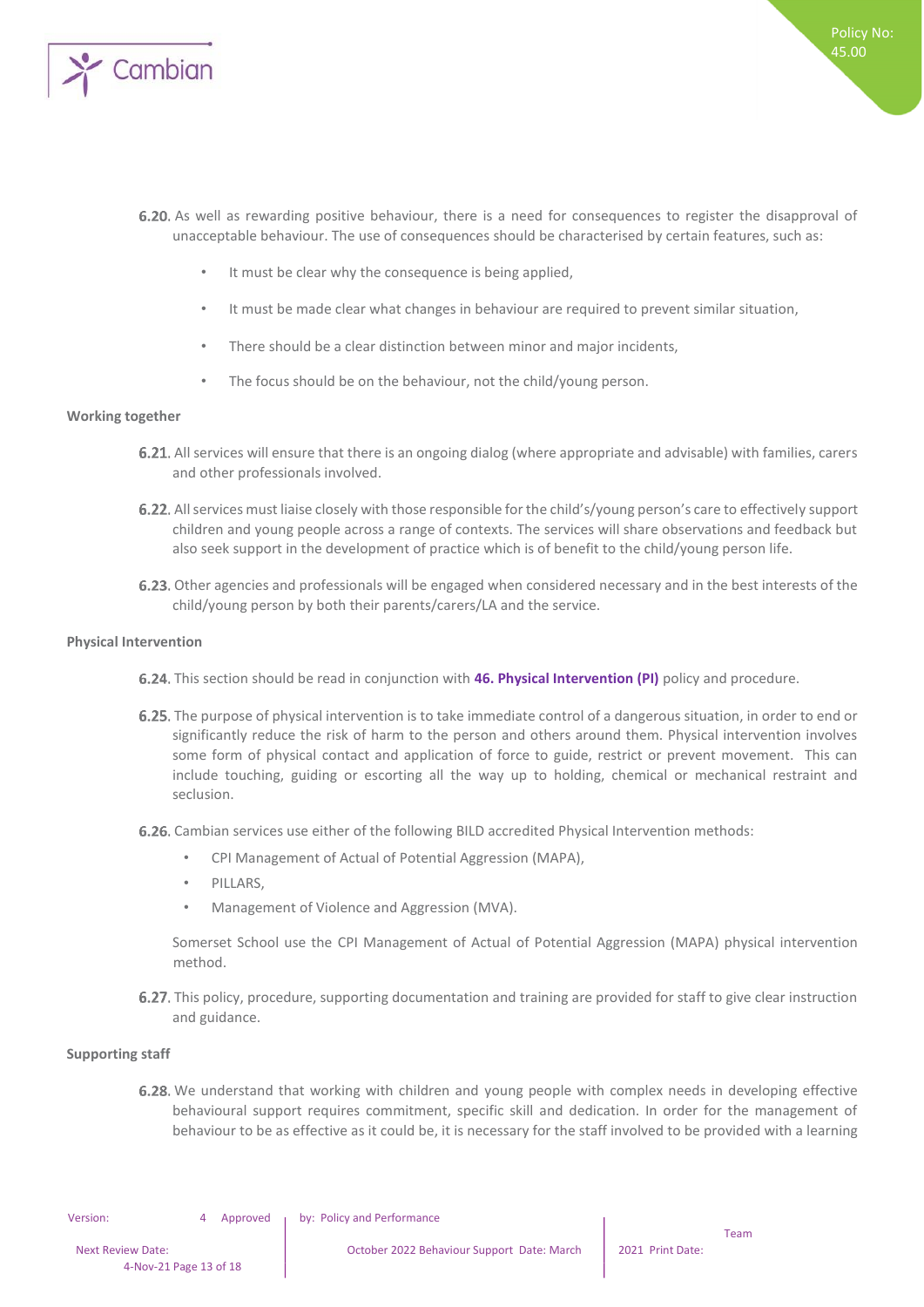

and reflections opportunities and with the appropriate level of skill and confidence. Cambian is committed to supporting staff by:

- Providing MAPA, PILLARS, MVA model training and also where required additional learning opportunities in the use of appropriate strategies and interventions,
- Completion and continuous monitoring of Cambian KPI's including an overview of incidents, deescalation and level of restraints used,
- Providing support from a member of the Senior Leadership Team to members of staff including managers whenever requested,
- Providing additional guidance, for example clinical support in development or review of Behaviour Support Plans for children and young people in order to address challenging behaviour,
- Regular monitoring of incidents,
- Staff debrief sessions following stressful or serious incidents,
- Providing regular supervision with line manager which encourages deep reflection,
- Providing access to Employee Assistance Programme which is free of charge.

#### **Staff debrief**

- 6.29. We have a duty of care for our staff. Debrief after a serious incident and/or incidents where restrictive intervention was used is a necessary and important step. Debrief can be carried out by any member of staff including Managers, Team Leaders, members of the therapy team. The name of the staff member receiving and also providing debrief is added to the incident sheet, the debrief document is completed on 45.2 – Reflective Debrief and attached to the relevant incident form.
- 6.30. Where restrictive intervention took place, debrief with the member of staff must be carried out within 24 hours. There might be times where a group debrief will need to be offered – this will take place where a group of staff were involved in a difficult incident/situation and it is believed the whole group will benefit from the session. These sessions might be guided by Managers, facilitators or other identified practitioners. Group debriefs will be provided to review team members' experience at the time and it is important to remember that the feedback from each session should be use to inform further learning.

#### **Heads of Care Forum**

- 6.31. Cambian Education has a dedicated Heads of Care forum which meets quarterly. The Forum comprises, but is not restricted to the following members:
	- Head of Continuous Improvement Care (Chair)
	- Regional Care Leads
	- Regional Education Leads open membership
	- Heads of Care/Registered Managers
	- Headteachers/Principals open membership
	- Responsible/Nominated Individuals and Directors open membership
	- COO open membership
	- Other Cambian key members depending on the subject discussed e.g. Learning & Development and HR team – by invitation
	- Guests (Regulators, Advocates, Parents/Siblings, others) by invitation

Team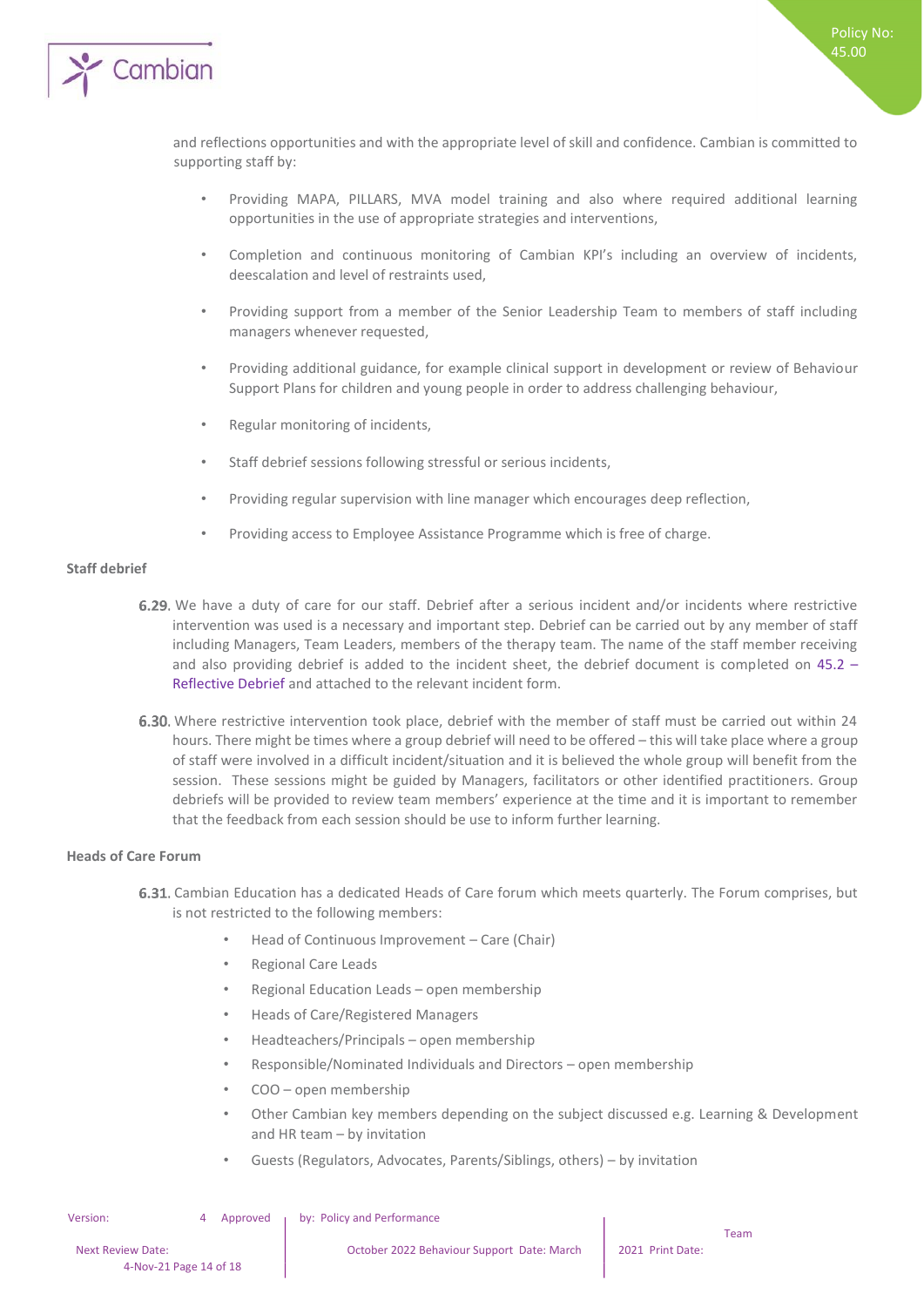

#### 6.32. The Heads of Care forum members have collectively established the terms of reference:

- Networking opportunity to promote and share good practice,
- to support and encourage the development of the quality and best practice across care provisions,
- to ensure there is collaborative approach to raising standards,
- for Heads of Care to meet to problem solve, share information and offer peer support,
- on request to review, comment and make proposals for change in relation to policy and procedures,
- to provide a platform for understanding and introducing new initiatives: i.e. applying new legislation and to work specifically on an area of future development identified for our sector.

**6.33.** Throughout the annual cycle the group will place its focus on the following areas:

- Ensuring that Cambian Education meets the requirements of the relevant Behaviour Support framework within its standards and training (facilitated by relevant programme lead),
- Ensuring that operational feedback on the effectiveness of behaviour support policies and procedures is sought and promoting the welfare of children and young people are consistent at all times with current legislation and statutory guidance, and ensure that daily practice and procedures accord with this policy,
- Monitoring and analysing a holistic view of behaviour support issues to ensure that incidents are managed effectively, themes are identified and tracked and appropriate actions are taken within suitable timescales,
- Facilitating a 'lessons learned' processto ensure that from an organisational perspective, learning points from serious incidents, can be identified and action taken which will support the review of this policy,
- Ensuring processes are in place and operating, to routinely review and evaluate behaviour support including practice and performance of all staff working with children and young people,
- Promoting and fostering a culture of continuous improvement across all disciplines,
- Providing an information exchange / setting for discussion to consider the best means to address any issues in relation to safeguarding & child protection, including working together with other agencies.

#### **Need for consent**

- 6.34. Please read this section in conjunction with Mental Capacity and Consent and Deprivation of Liberty policy.
- 6.35. Children's and Young People's care must only be provided with the consent of the relevant person, which may include the person themselves.

#### **Consent and Mental Health Act**

- Where young people are detained under Section 2 and 3 of the Mental Health Act consent may not be required – staff should follow guidance within the MHA Code of Practice.
- 6.37. Implementation of positive behaviour support through supervision, staff meetings and collaborative discussion with members of the clinical team.

Version: 4 Approved by: Policy and Performance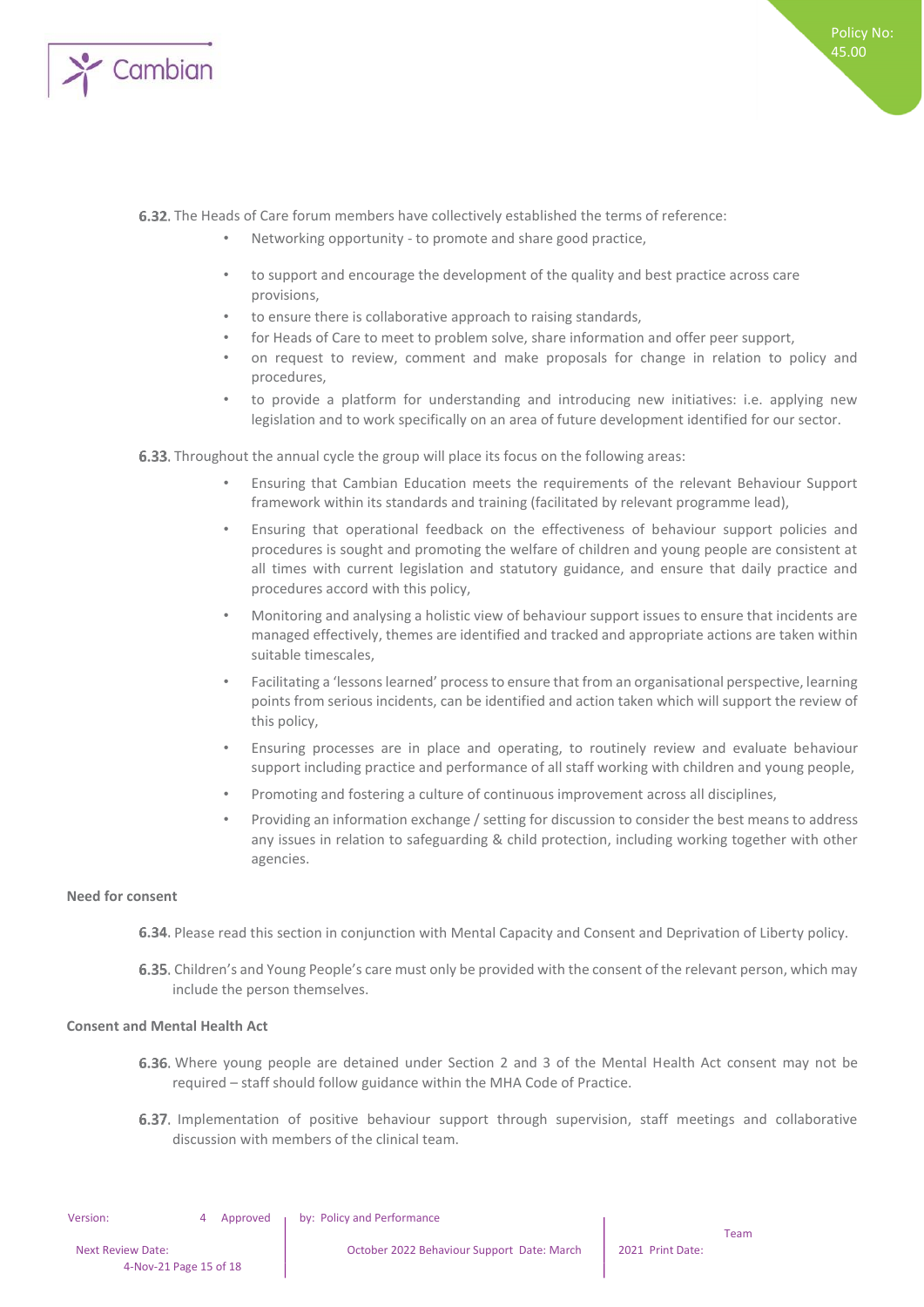

Each location will have an up-to-date training matrix which provides evidence of all staff training including the name of the course, date and time taken and when this training needs to be refreshed.

### **7. Standard Forms, Relevant Documents, Letters & References**

#### **This Policy's supporting documents**

| 45                | Behaviour Support Policy - Education                     |
|-------------------|----------------------------------------------------------|
| 45.1              | Risk Assessment and Management process map for Education |
|                   |                                                          |
| 45.2              | Referral Assessment Placement Form                       |
| 45.3              | <b>Impact Assessment</b>                                 |
| 45.4a             | Behaviour Support Plan - for Individual signature        |
| 45.4b             | Behaviour Support Plan - for parent or LA signature      |
| 45.5a             | <b>Individual Risk Assessment</b>                        |
| 45.5 <sub>b</sub> | Individual Risk Assessment - example and guidance        |
| 45.6              | Risk descriptors                                         |
| 45.7a             | WRA Guideline (ASD profile)                              |
| 45.7b             | Weekly Risk Assessment (ASD profile)                     |
| 45.8a             | WRA Guideline (AS profile)                               |
| 45.8b             | Weekly Risk Assessment (AS profile)                      |
| 45.9              | Weekly Risk Assessment spreadsheet template              |
| 45.10             | Incident Form                                            |
| 45.11a-g          | Debrief Forms for staff (levels 1-4) 7 documents         |
| 45.12             | Placement Support Plan                                   |
| 45.13             | Staff Reflective debrief                                 |
| 45.14             | Weekly Body Map                                          |
| 45.15             | Static body chart record                                 |
| 45.16             | <b>Risk Reduction Plan</b>                               |
| 45.17a            | Placement Plan - adults                                  |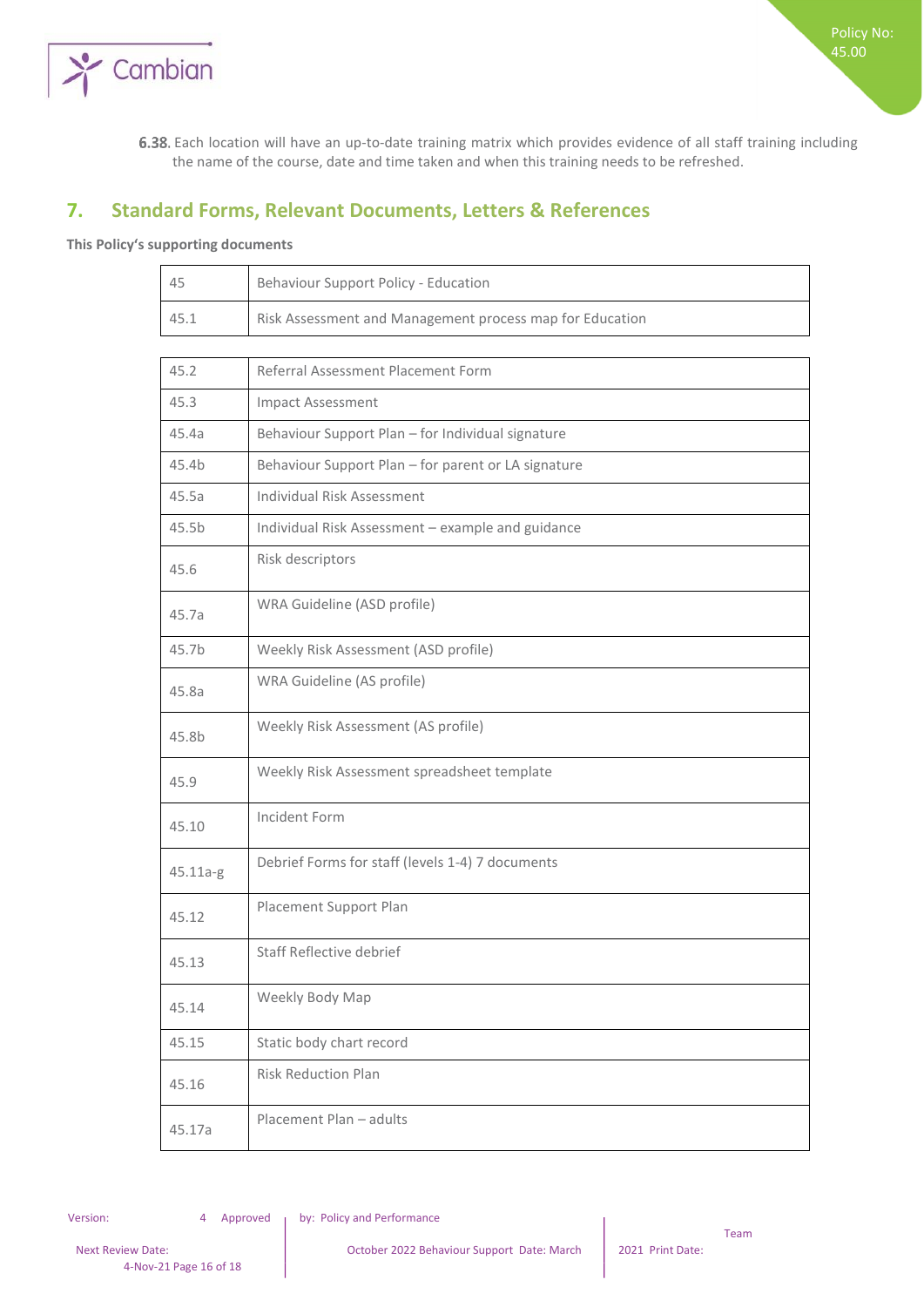

45.17b Placement plan - children

- 7.1. Risk Assessment and Management process map for Education
- **7.2.** Referral Assessment Placement Form
- 7.3. Impact Assessment
- 7.4. Behaviour Support Plan for Individual signature
- 7.5. Behaviour Support Plan for parent or LA signature
- **7.6.** Individual Risk Assessment
- 7.7. Individual Risk Assessment example and guidance
- 7.8. Risk descriptors
- 7.9. Weekly Risk Assessment (ASD profile)
- 7.10. WRA Guideline (ASD profile)
- 7.11. Weekly Risk Assessment (AS profile)
- 7.12. WRA Guideline (AS profile)
- 7.13. Weekly Risk Assessment spreadsheet template
- 7.14. Incident Form
- 7.15. Debrief Forms for staff (levels 1-4) 7 documents
- 7.16. Placement Support Plan
- 7.17. Staff Reflective debrief
- 7.18. Weekly Body Map
- 7.19. Static Body Chart Record
- 7.20. Risk Reduction Plan
- 7.21. Placement Plan adults
- 7.22. Placement plan children

#### **Other Cambian Policy**

7.1. Child Protection and Safeguarding